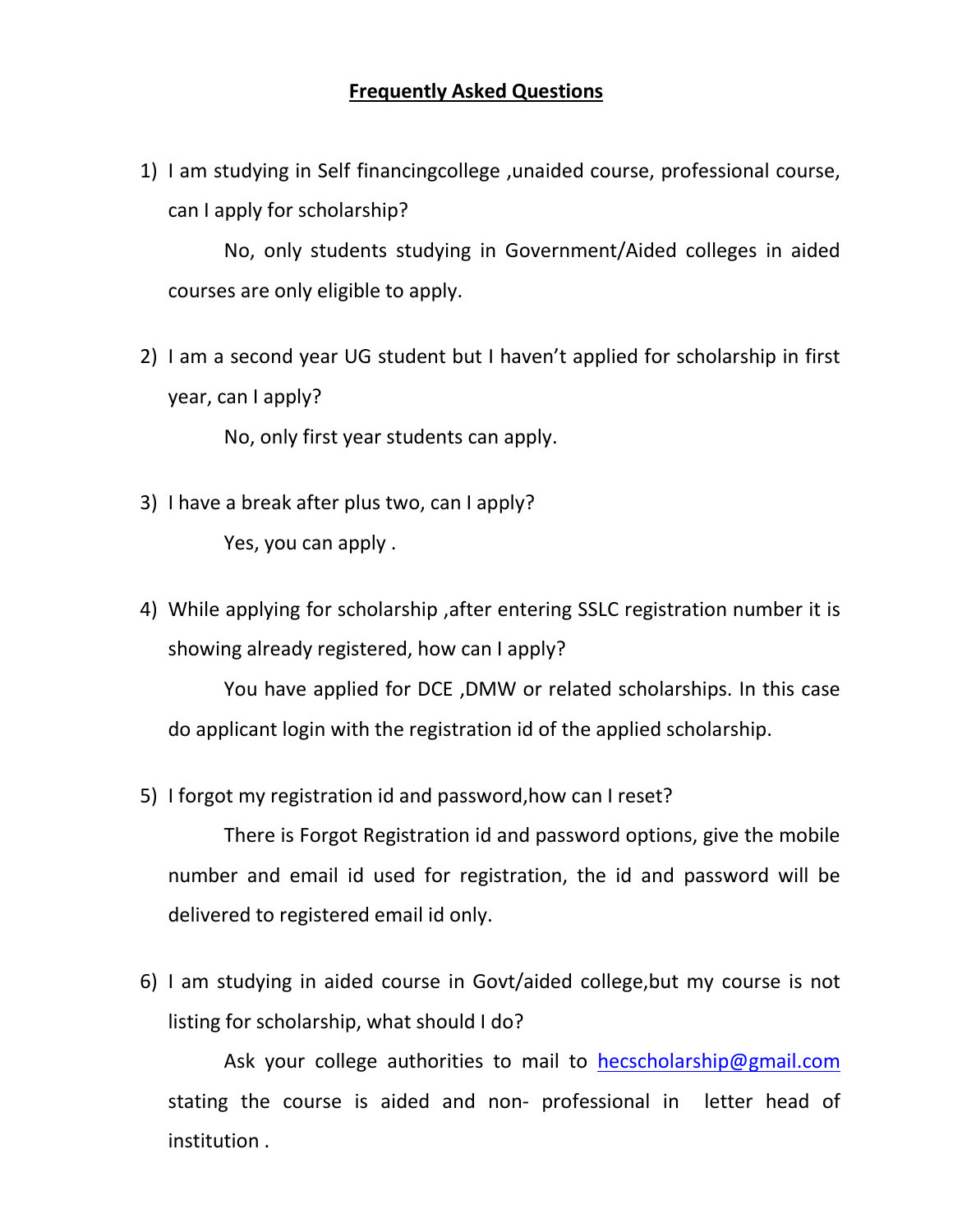- 7) I am studying in Distance education mode ,can I apply for scholarship? No you can't apply.
- 8) Is there income limit for scholarship?

No, there is no income limit. OBC students to be considered in OBC reservation there income limit is 8 lakhs, else they will be considered in general category only.

9) I am studying outside Kerala,can I apply?

No you can't apply.

10) I am having grade in SSLC/10<sup>TH</sup> level, how can I enter marks?

There is mark calculator option click on it and select your grades.

11)My bank account is listing ,whatshoud I do?

Mail the details of your bank including IFSC Code, address etc to [hecscholarship@gmail.com.](mailto:hecscholarship@gmail.com) The account should be in the name of yourself only, no joint account allowed.

12)I am not able to upload documents,what should I do?

The photo and signature must be in jpg format in specified size and other documents in specified format & size.

13)I am not able to take printout of my application?

Only after uploading mandatory documents only you can take printout.